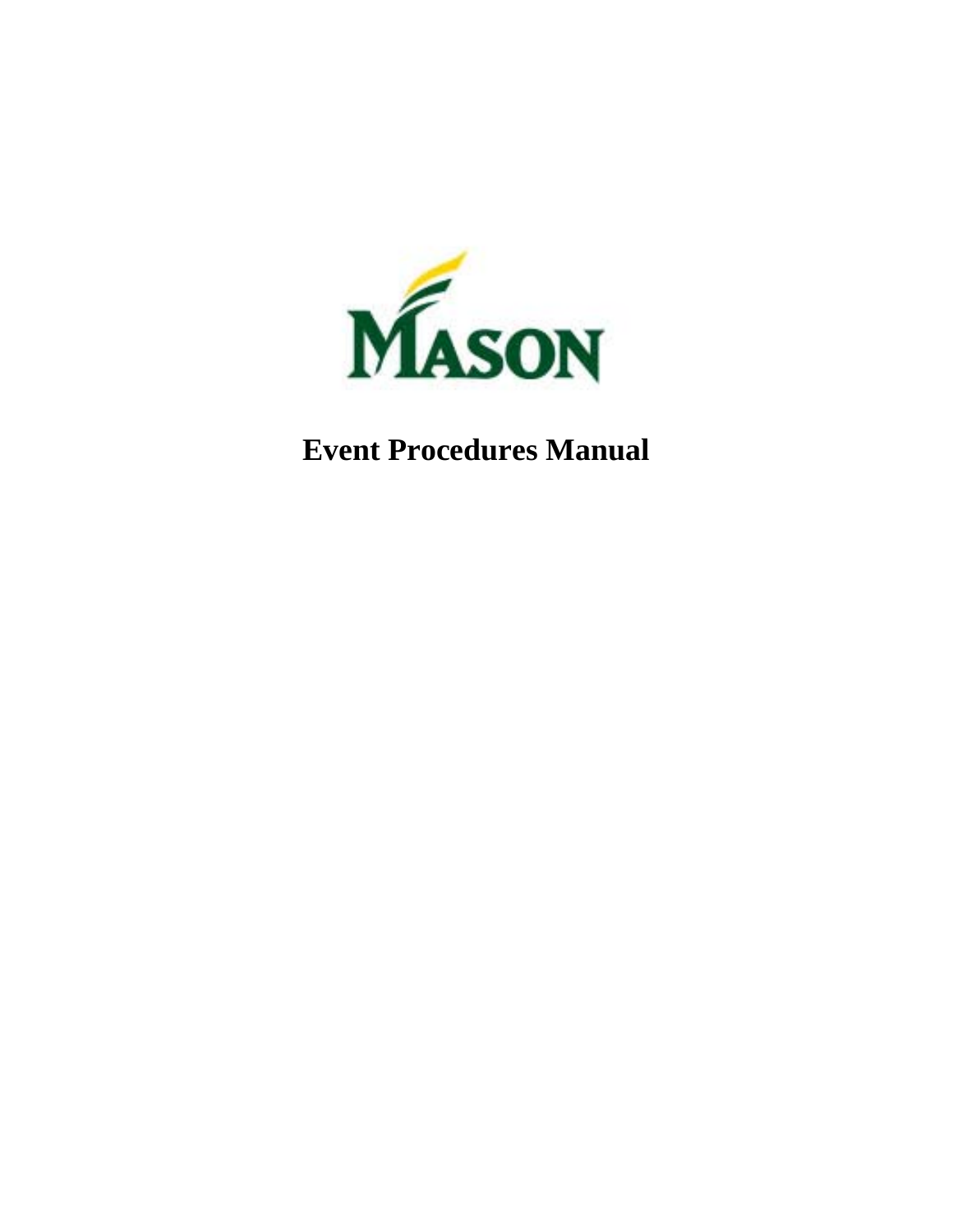# Contents

| $\ldots$ 9 |  |
|------------|--|
|            |  |
|            |  |
|            |  |
|            |  |
|            |  |
|            |  |
|            |  |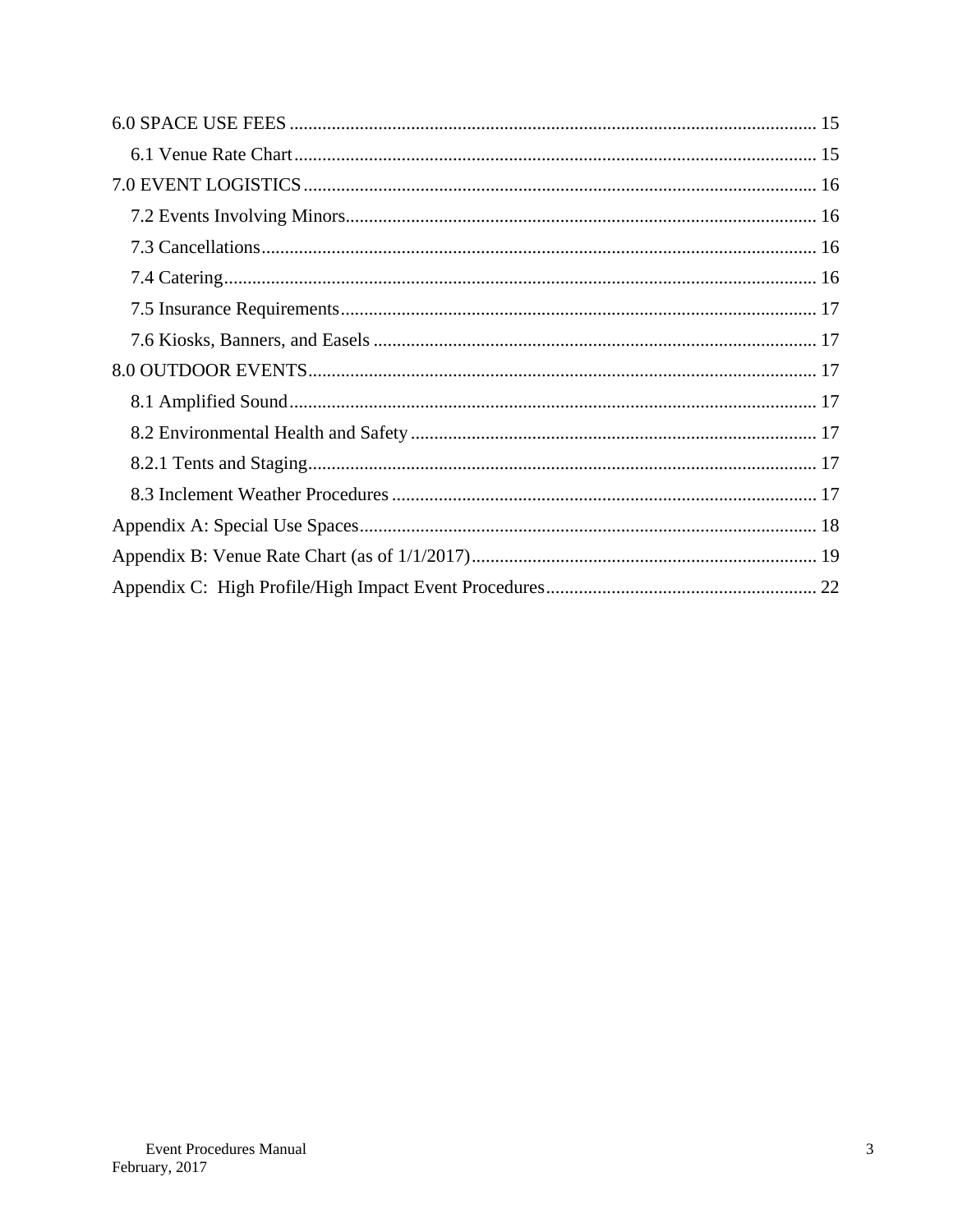# **1.0 INTRODUCTION**

George Mason University provides space for academic, co-curricular, public, and business services to the university community and public. The university provides event support services in order to promote successful event experiences for event attendees and guests of the university.

# **1.1 Purpose**

The manual outlines the procedures that the university will follow when scheduling university space in accordance with University Policy 1103: Space Utilization and Scheduling. This manual provides guidance to the university community and public regarding event scheduling, coordination, and management of events.

# **1.2 Scope**

The procedures outlined here apply to all George Mason University faculty, staff, students, and external organizations that reserve and use space owned, leased, or controlled by George Mason University. This policy applies to all university offices, departments, units, and divisions, regardless of location or function, and includes all auxiliary enterprise operations except classroom assignments made by the Office of the University Registrar.

In accordance with University Policy 1103, an event is a meeting, conference, presentation, gathering, or other activity that occurs on university property.

# **1.3 Related Policy**

1103 University Space Utilization and Scheduling 1140 Utilization of Facilities by General Public George Mason University's Space Use Regulation, 8 VAC 35-31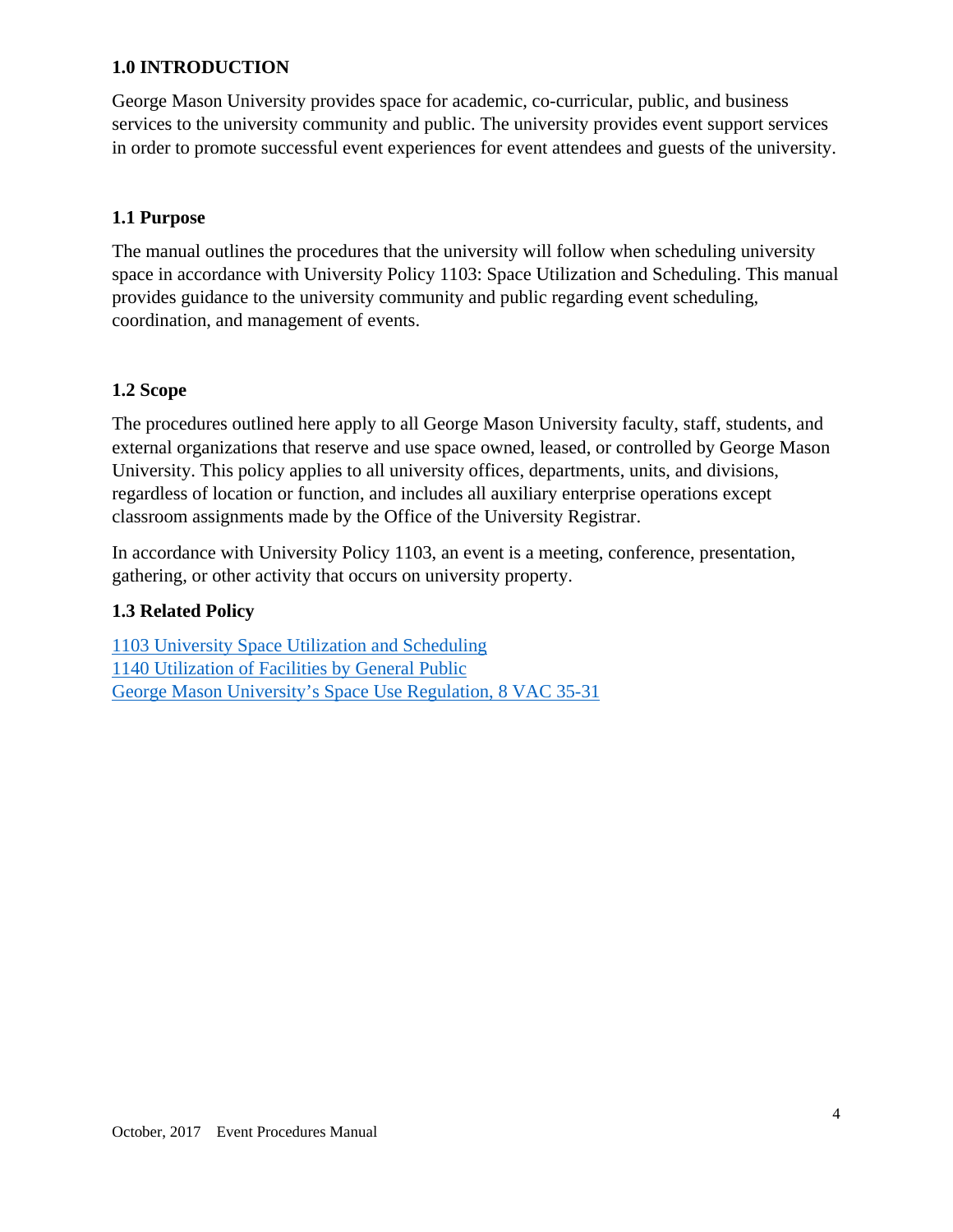# **2.0 ROLES AND RESPONSIBILITIES**

The following units, individuals, and groups share responsibility for ensuring that all events on university property conform to applicable university policies and procedures.

# **2.1 University Events**

University Events is responsible for the scheduling and management of event space owned, leased, or controlled by George Mason University.

In addition University Events can provide policy guidance and planning assistance to ensure a successful event.

University Events will advise users as to what support is required based on the needs of the event. In situations where event type is in question, the Events Logistics and Impact Group will determine the type of event. The Executive Council may review as appropriate.

Distributed Campuses maintain their own events management departments, which combine the responsibilities detailed under this section, and may work in concert with University Events to provide logistical support of larger events.

# **2.2 University Registrar**

The Office of the University Registrar is responsible for managing the use of university classrooms at all of Mason's campuses. The Office of the University Registrar must assure that courses have been scheduled in university classrooms before allowing University Events to schedule non-course-related events in classroom venues.

# **2.3 Event Organization**

The Event Organization is the primary organization hosting the event. This organization is responsible for all costs associated with the event and ensuring Mason policies, procedures, and guidelines are followed. For Sponsored Events, the university organization will be considered the primary organization.

# **2.4 Event Client**

The Event Client is the primary point of contact for an event. This individual is a member of the host organization and is responsible to be knowledgeable with the details associated with the event. The event client will communicate logistical and financial information to the event coordinator and serve as the point of contact for any questions during the event planning and execution. The event client must be on site during the event or appoint a designee to assume this role for the duration of the event.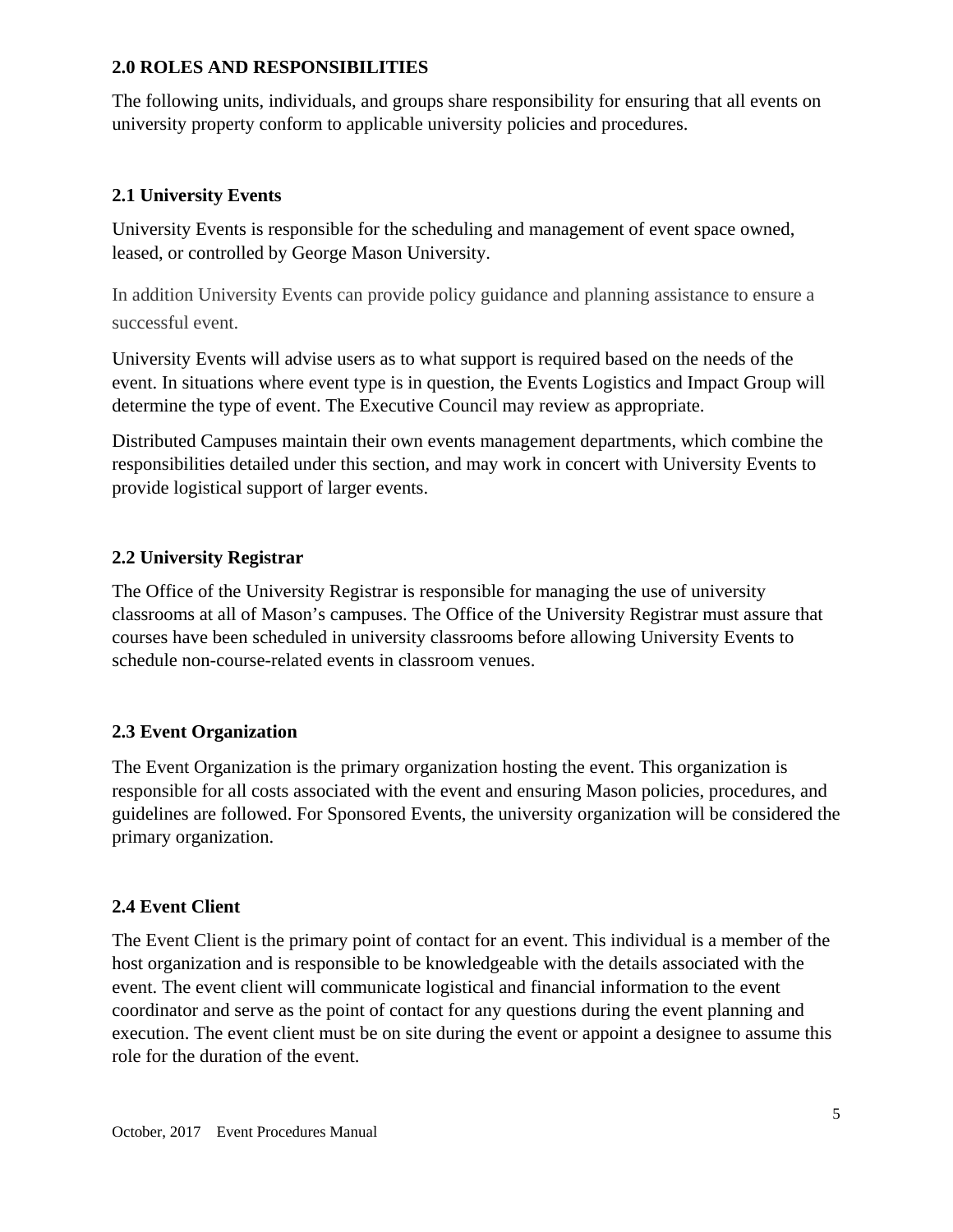# **2.5 Event Coordinators/Managers**

Event Coordinators/Managers process new event requests, locate space and time as available in the university's scheduling system (25Live), and may coordinate all event logistics, working as the liaison between client and service providers.

#### **2.6 Event Services**

Event Services will execute setups for event spaces. If Events Services cannot provide furnishings, staging and tents from their in-house inventory, University Events will contract with outside companies to provide additional services (e.g. delivery/set-up/strike schedules, permitting with EHS for stages and tents).

# **2.7 Events Logistics and Impact Group**

University Events will be responsible for managing a working group of Mason personnel that will address impact of specific events, procedural questions, and solutions to event-related issues. This working group will be known as the Events Logistics and Impact Group.

The Events Logistics and Impact Group will interpret policies, procedures, and guidelines, and reach decisions regarding all aspects of events covered by Policy 1103 that are deemed Major Events. The Events Logistics and Impact Group will refer to the Executive Council for additional clarification or appeals if required.

The Events Logistics and Impact Group will determine which spaces are classified as a special use, traditional university events, or major events.

# **2.8 Emergency Operations Group (EOG)**

The EOG comprises representatives from key university units that have resources and/or knowledge that are necessary to help the university prepare for events that have the potential to impact daily operations of the university.

#### **3.0 UNIVERSITY EVENT SPACES**

University Events is responsible for scheduling all indoor and outdoor university event space with the exception of special use spaces and departmental conference rooms with a capacity of 30 or fewer.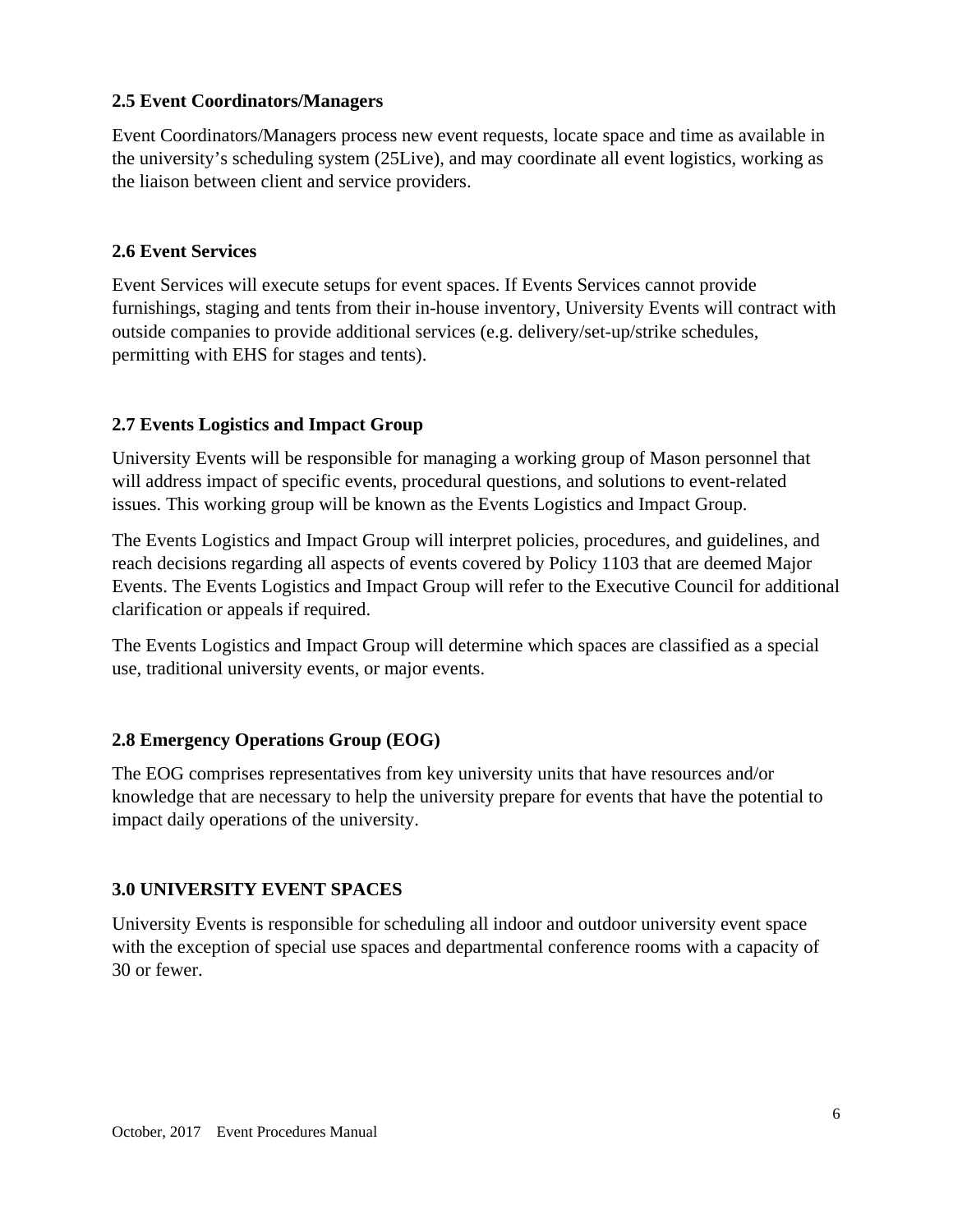# **3.1 Special Use Space**

Certain Spaces/Venues are special use spaces due to their uniqueness of operation. Special use space is subject to the approval of the facility manager. University Events will maintain the list of Special Use Spaces. The Events Logistics and Impact Group will recommend changes to the special use space list to the Executive Council.

See Appendix A: University Special Use Spaces

# **4.0 UNIVERSITY EVENT TYPES**

# **4.1 Determination of Event Type**

# **4.1.1 Internal Event**

An internal event is one that is organized by a university office or a registered student organization for the benefit of and in support of the mission of the university. The participants include university employees, students, or prospective students. Registered student organizations that hold events on university property for the purposes of fundraising for or promoting the student organization may be considered internal events.

#### *An event must meet all of the following criteria to be considered as an internal event:*

- The organization is a George Mason University entity with a university organization code;
- The university event client is the sole point of contact for all event planning;
- The university event client is present for the entirety of the event and is the on-site point of contact;
- The university event organization is responsible for all fees associated with the event;
- The event solely references Mason and/or the Mason entity as the organizer of the event;
- No funds (except for charges associated with direct support services) are routed to a nonuniversity account.

# **4.1.2 External Event**

Any event that is not deemed to be an internal or sponsored event.

#### *An event that meets any one of the following criteria is defined as an external event:*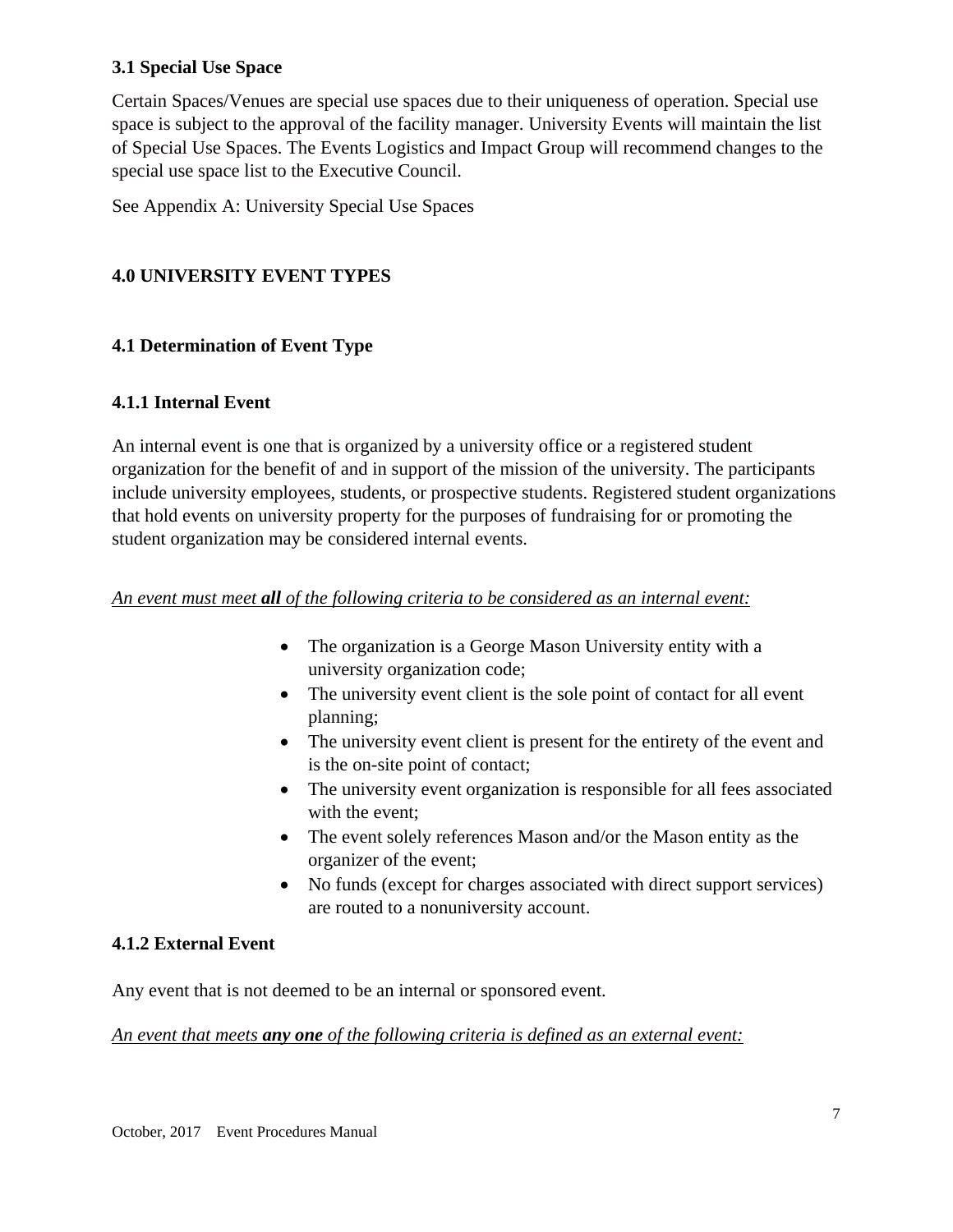- The organization is identified as a business, including but not limited to an LLC or 501(C).
- The organization does not hold a university organization code.
- The Event Client is not an officially recognized university department/office or registered student organization;
- The event is identified by or references an external organization exclusively;
- The university receives payment for resources or services from an external individual or organization to host an event;
- The event charges a fee to participate and/or revenues generated from the event are routed to a nonuniversity account.
- $\bullet$

# **4.1.3 Sponsored Event**

Partnerships between university organizations/departments and the community who share common goals are vital. A sponsored event is one that involves two or more entities: including a university office, department, unit, or division and an external organization. A sponsored event allows for the opportunity of cost sharing between the two entities. The sponsoring university event client must complete a *Sponsorship Request Form*, which must be approved by the Vice President of Communication and Marketing or designate. Registered student organizations may not sponsor events. Sponsoring university organizations are responsible for ensuring that the event complies with all university and Commonwealth of Virginia policies and procedures.

# **4.1.4 University Sponsor**

A University Sponsor **IS**:

- Mason academic departments, schools, and institutes.
- Administrative offices within and operating on behalf of the university.
- Nonacademic departments recognized by the President's Office, such as Athletics.

# A University Sponsor is **NOT:**

- Any individual member of the Mason faculty, staff, or student body providing his/her name to a group simply so that they can plan an event using campus facilities.
- Any individual who does not currently work or attend Mason.
- Any nonprofit or corporate entity that is not affiliated with Mason and does not otherwise have an approved university sponsor, must hold their event as an external client.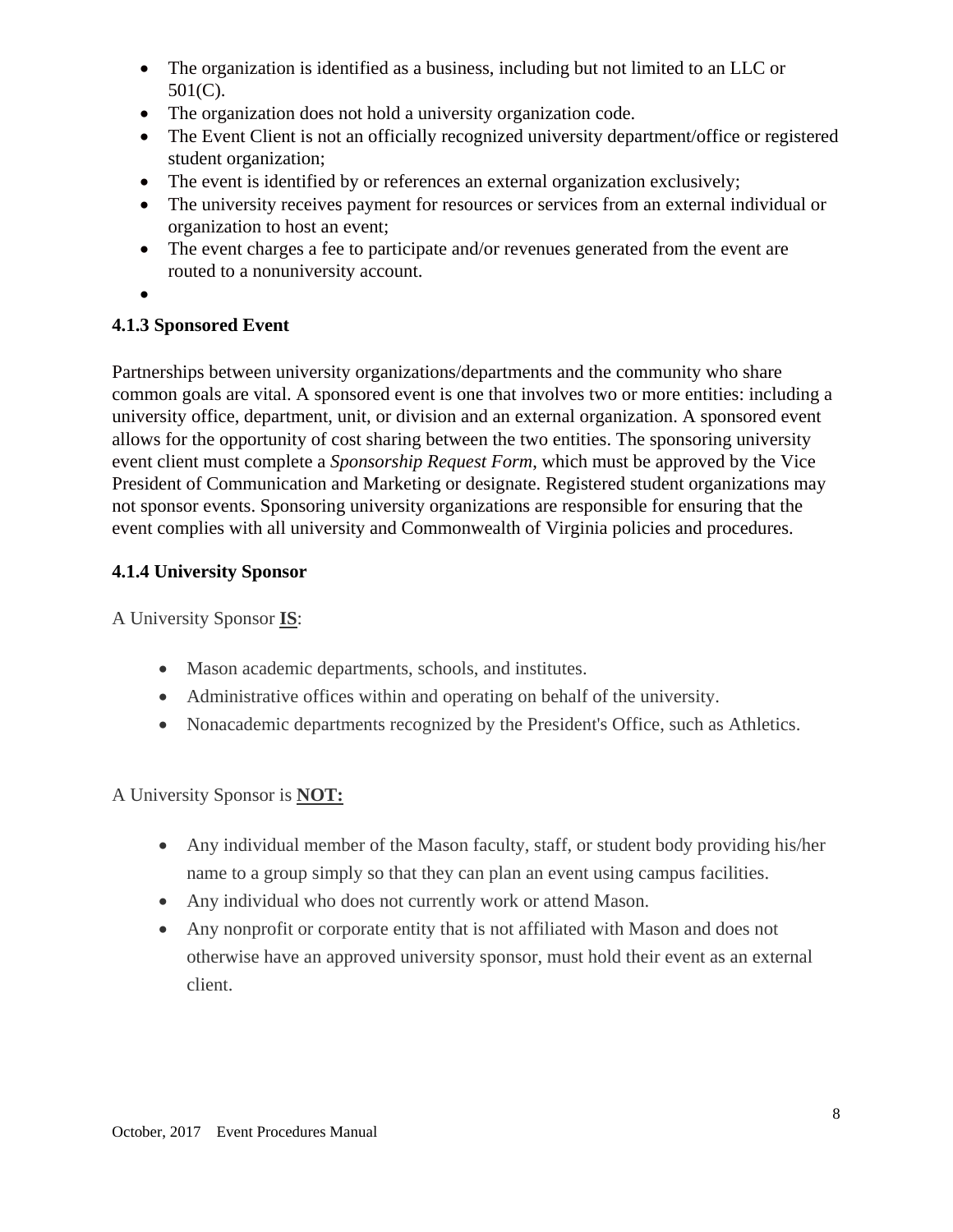# **4.1.5 University Sponsor: Event Planning Requirements**

- The purpose and content of the event must be relative and consistent with the educational mission of George Mason University.
- The event must meet the overall strategic goals and purpose of the sponsoring school, department, or unit.
- The department's chair, school's dean, or other designated university authority within that organization must be informed of the event and approve the proposed expenditure of funds.
	- He/she must be given the opportunity to review the request, understand the commitment of Mason staff resources, and identify, if necessary, any conflicts of interest that might preclude the event from being held on campus.
- Be responsible for the actual logistical planning and execution of the event to ensure that sponsorship event criteria and university goals are met.
- Provide appropriate and reasonable Mason faculty involvement to adequately recognize Mason's role in the educational content of the conference or other academic related presentation.
- Assume all financial responsibility (providing the appropriate account number to all administrative entities that will charge fees) and ensure that all university and other vendors are paid for their services.
- Use of the Mason name and marks on all promotional items by the co-sponsor must be reviewed and pre-approved.
- All ticketing and registration arrangements must be done through a Mason university department that is financially compliant and can provide revenue reports.

# **4.2 High Profile/High Impact Events**

High Profile/High Impact Events are events that require significant resource commitment or may disrupt normal university operations. When University Events reviews an event that has the potential of being a High Profile/High Impact Event, the Event Coordinator/Manager will coordinate with the Events Logistics and Impact Group. The Events Logistics and Impact Group will identify High Profile/High Impact Events and evaluate them for campuswide impact. This group will ensure the coordination of logistics including transportation, safety, access, and event operations. Examples of these types of events include high-profile speakers, controversial topics, press involvements, major university announcements, and events involving the President's Office.

Whenever a High Profile/High Impact Event comes to the attention a member of the Events Logistics and Impact Group, by way of an event request, word of mouth, Recognized Student Organization (RSO), or other contact, the following actions will be taken: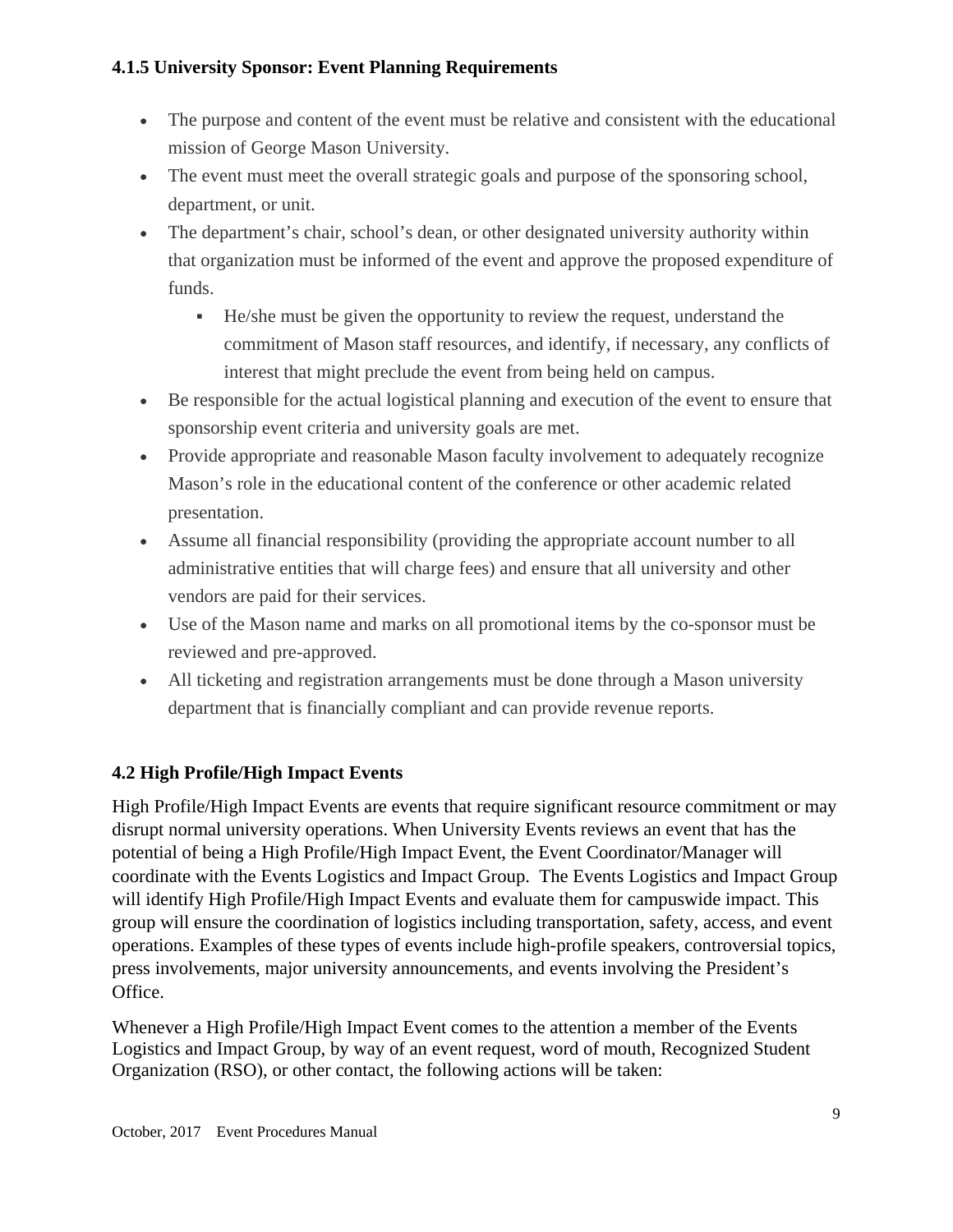- 1. University Events will convene the Events Logistics and Impact Group to discuss the event if necessary. Events Logistics and Impact Group to review potential impacts on campus safety concerns. The Events Logistics and Impact Group will determine when to activate the Emergency Operations Group.
- 2. University Events will classify each event as external, internal or internal-RSO. (Sponsored events will follow one of the three classes depending on the primary organization?)
- 3. University events will notify the Chief of Staff, Vice President for Communications and Marketing, Senior Vice President, and Vice President for Government and Community Relations of all events involving government officials, celebrities, or high-profile speakers regardless of the anticipated impact on campus operations.
- 4. University Events will negotiate terms and conditions set by the university with the Event Client.
- 5. For *high profile/high impact internal* events with the potential of high visibility, Communications and Marketing will handle aspects of the event that relate to the branding and visibility of the university, as well as managing the public relations/university messaging including, press releases, dignitaries hospitality, talking points of university officials, press credentials, etc.

A High Profile/High Impact Event workflow is provided in Appendix C

# **4.3 University Major Events and Traditional University Major Events**

Certain events are critical to the university mission and will have highest priority for scheduling and use of university support resources. When possible Dates/Times and Locations for University Major Events including Traditional Events will be reserved prior to the releasing of spaces to be requested by all other users. The Event Advisory Board determines if a specific event qualifies as a University Major Event. Traditional Events include Spring Commencement, Winter Graduation, Welcome 2 Mason, Mason Week, International Week, Freshman/Transfer Orientation, Alumni Weekend, Family Weekend, Homecoming, Greek Week, Pride Week, and Admissions Preview.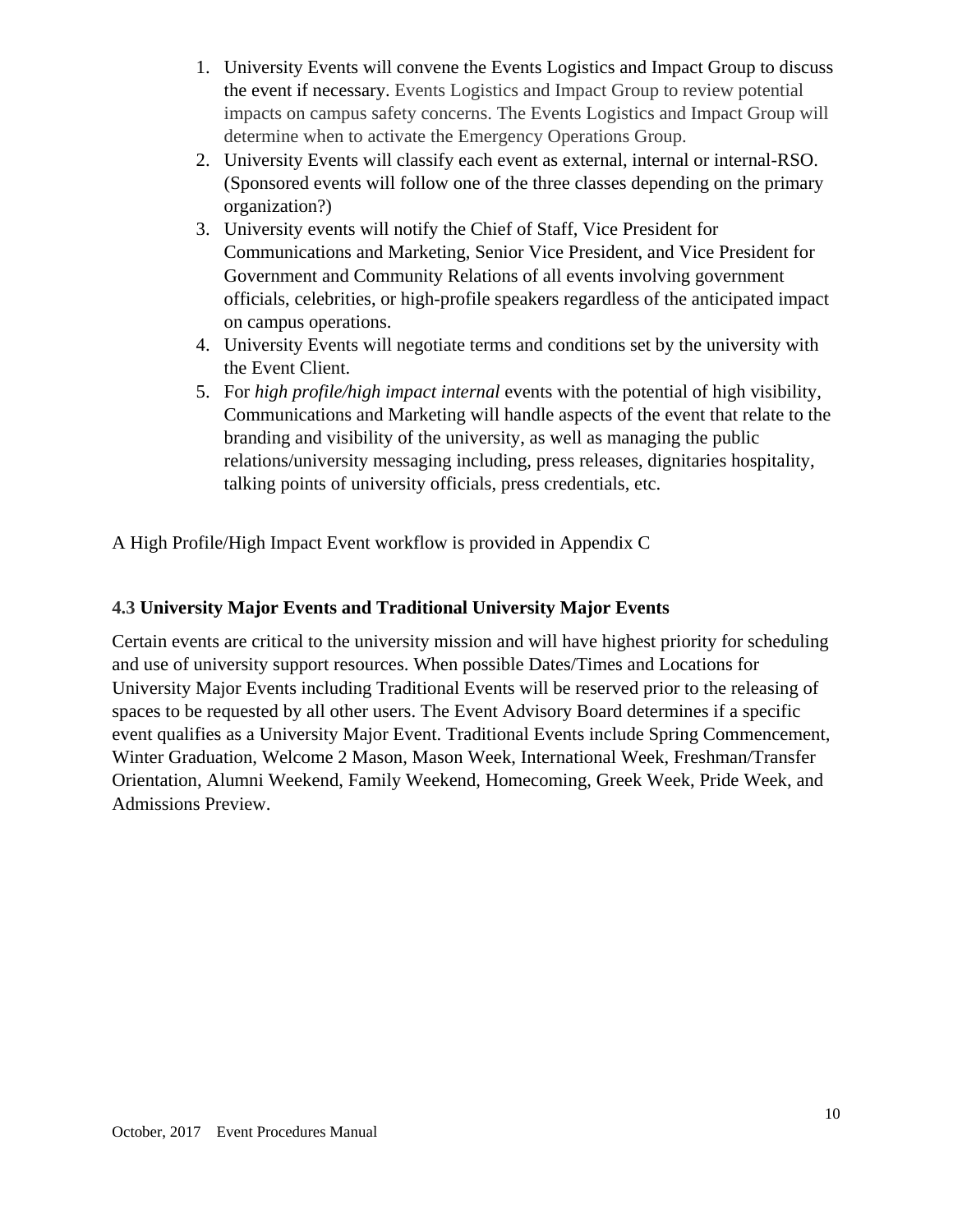# **5.0 EVENT SCHEDULING AND COORDINATION**

All events must be scheduled and entered into the university's centralized scheduling system (25Live) and must accurately represent the nature of the event. The university requires information about events prior to reserving space; failure to provide all required information will result in forfeiture of space reservation. As detailed below, certain events require prior approval.

\*Specifics may vary slightly on distributed campuses.

# **5.1 Space Release Timing**

Depending on the nature and type of the event, university space may be reserved up to three years in advance.

| STANDARD TIMELINE |                                          |           |
|-------------------|------------------------------------------|-----------|
| Academic          | University/Internal/Sponsored   External |           |
| Three Years       | Three Years                              | Two Years |

# **5.2 Internal Event (Faculty/Staff Organized)**

- 1. Event Client requests 25Live training and new username through scheduling.gmu.edu/25Live.
- 2. Event Client requests space through 25Live.
- 3. University Events (UE) Scheduling Manager receives request and filters to appropriate Event Coordinator/Manager.
- 4. Event Coordinator/Manager responds within three to five business days with space confirmation, schedules meeting with Event Client.
- 5. Based on event needs, Event Coordinator/Manager arranges rentals, audiovisual, parking, EHS, Catering, Facilities, Police, and other support entities.
- 6. All major event information, including set up, audiovisual, event times, event access, location/venue, and other information is finalized 15 business days prior to the first event day. Minor changes can be made up to three business days before the event without penalty.
- 7. Event Coordinator/Manager meets with Event Services team to discuss all aspects of event and also updates all information in 25Live/uploads diagrams.
- 8. Day of event, Event Coordinator/Manager checks set up, audiovisual, and other event arrangements, makes adjustments with Event Services as necessary
- 9. Event is executed.
- 10. Event Coordinator/Manager conducts post event debrief if needed.
- 11. Event Client is invoiced by University Events.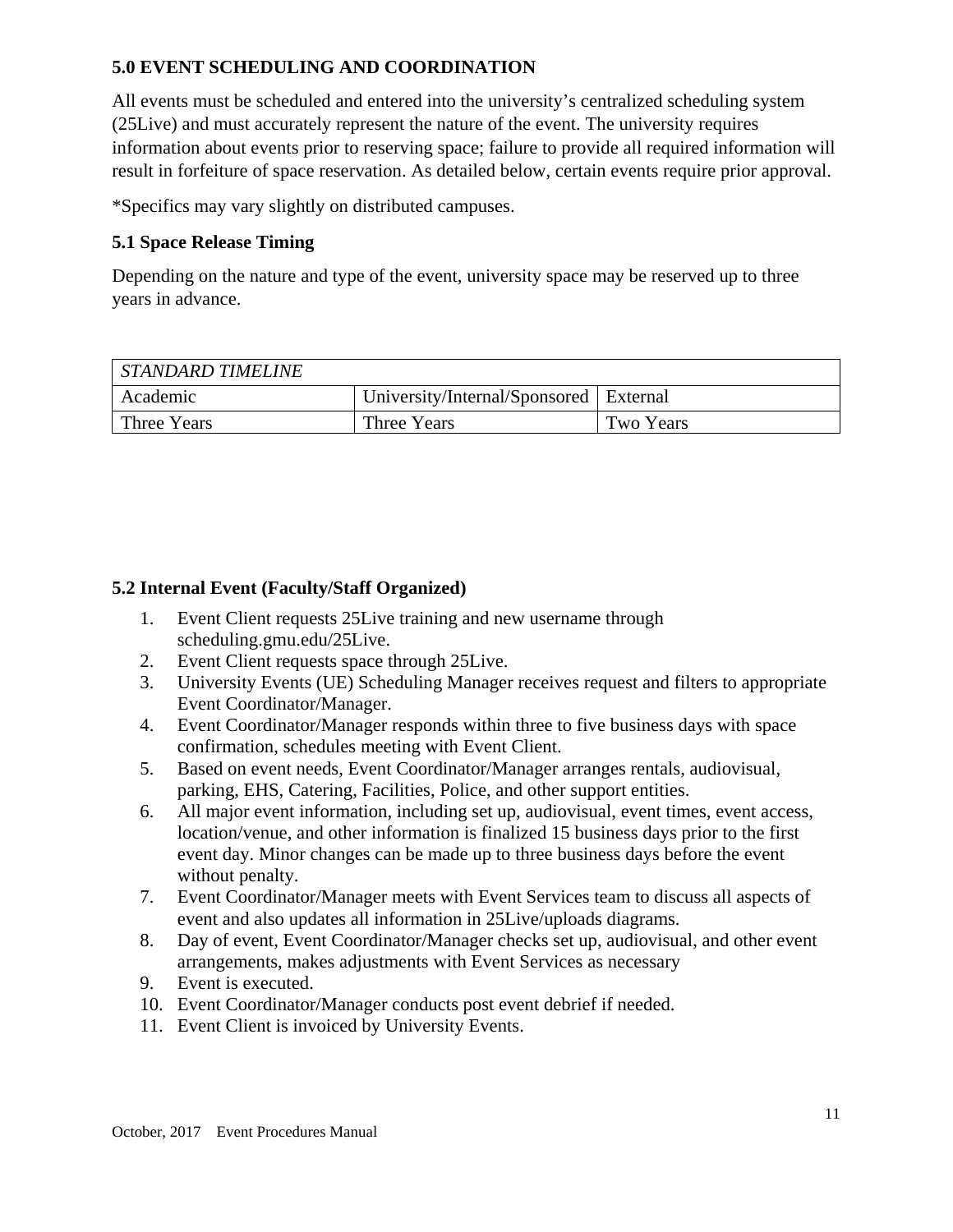# **5.3 Internal Event (Registered Student Organizations)**

- 1. Event Client receives RSO training and 25Live username and password.
- 2. Event Client requests space through 25Live.
- 3. University Events (UE) Scheduling Coordinator receives request and responds with confirmation or otherwise within three to five business days.
- 4. Once the event is scheduled, set up information and other event needs are arranged between the Scheduling Coordinator and Event Client (requestor). The Scheduling Coordinator determines if the event is a "checklist" event or basic event.
- 5. For Checklist Events:
	- a. University Events provides and explains Event Checklist; recommendations are made for rentals and audiovisual, parking, EHS, Catering, Facilities, Police, and other support entities etc.
	- b. Client to make all arrangements on checklist at least 15 business days prior to event (University Events is last approval on Checklist).
- 6. All major event information, including set up, audiovisual, event times, event access, location/venue, and other information is finalized 15 business days prior to the first event day. Minor changes can be made up to three business days before the event without penalty.
- 7. Checklist is due 15 business days prior to event date (scheduler cancels events that have incomplete checklists).
- 8. UE Coordinator meets with and finalizes all aspects of event and updates all information in 25Live.
- 9. Event is executed.
- 10. Event Coordinator/Manager conducts post event debrief if needed.
- 11. University Events invoices the Event Client.

# **5.4 Sponsored Event**

- 1. The Sponsoring University Event Client (University Client) requests space through 25Live.
- 2. University Events receives request and determines event meets the Sponsored Event Criteria within five business days.
- 3. Criteria determined by questions asked in 25Live include:
	- *Are you working with a group external to the university?*
- 4. Scheduling Manager tentatively reserves space and filters event to Event Coordinator/Manager.
- 5. Event Coordinator/Manager sends University Client Sponsorship Request Form and advises University Client on process.
- 6. University Client completes Sponsorship Request Form and Returns form to University Events. At this time, the University Client will determine if the external partner is charged 100 percent for venue fees. If the University Client chooses to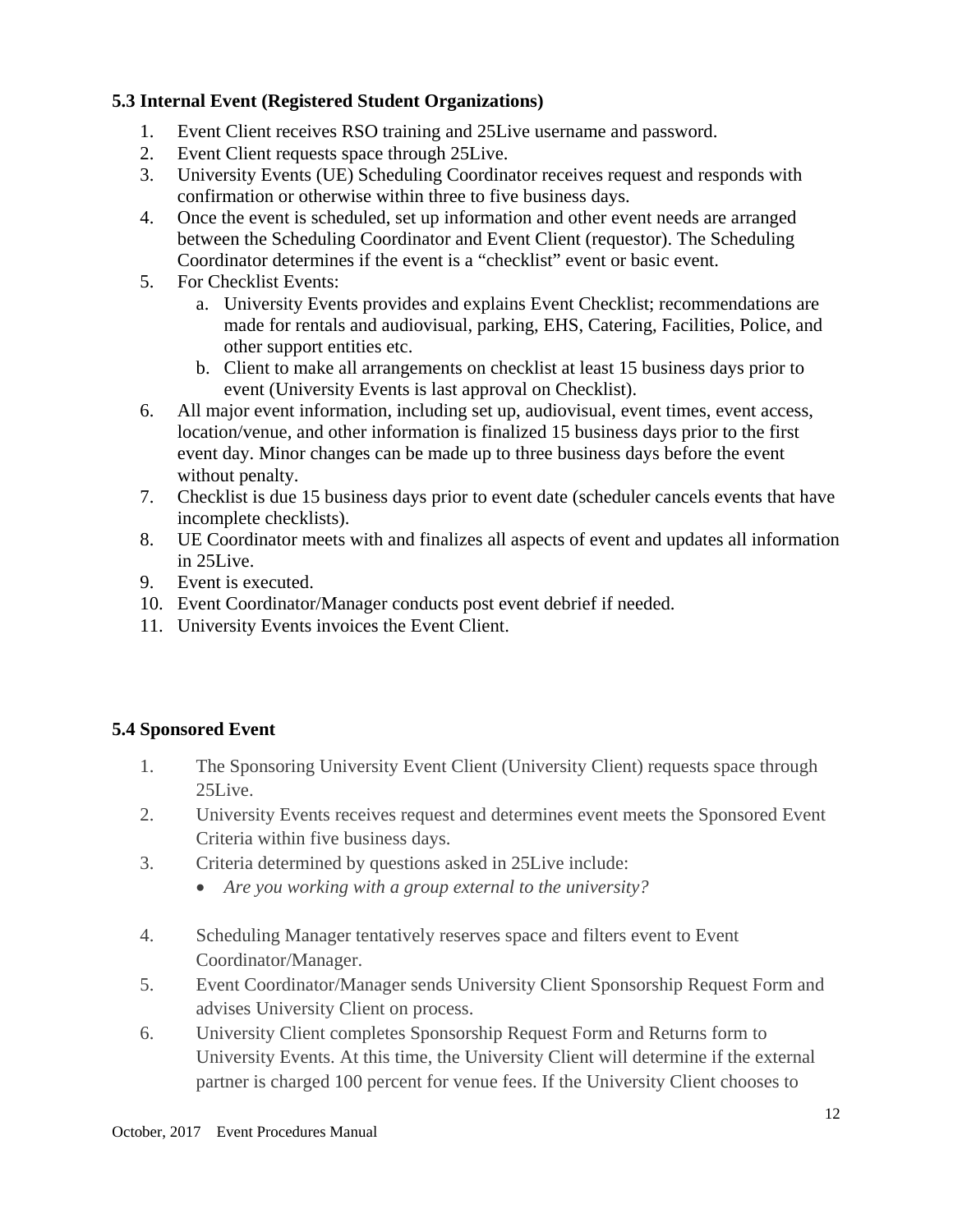charge the full venue rental fee, the University Client may keep 50 percent of the venue fee. The University Client may choose to waive 50 percent of the venue fee to provide a discount to external partner.

- 7. University Events presents form to the Vice President of Communications and Marketing for approval.
- 8. UE Coordinator informs University Client of Sponsorship Request determination.
- 9. Once event is scheduled set-up information and other event needs are arranged between UE and University Client (requestor). Recommendations are discussed for rentals and audiovisual, parking, EHS, Catering, Facilities, Police, and other support entities etc.
- 10. University Client informs University Events if external organization is paying for fees (and if so, which fees) *\*Please note that University Client remains responsible for all fees associated with the event.*
- 11. University Events prepares contract between the University and External Client.
- 12. External and University Client then sign a contract, provide certificate of insurance, and a nonrefundable deposit (currently 20 percent of the total contract) within 30 days. Events booked less than 45 days out will have five to 15 days based on the event to provide the above documents as well as paying the entire contract price at the time of the contract signing.
- 13. University Events ensures arrangements are made for rental items with Event Services (ES) branch, makes catering arrangements, and contacts EHS and Police if needed.
- 14. All major event information, including set up, audiovisual, event times, event access, location/venue, and other information is finalized 15 business days prior to the first event day. Minor changes can be made up to three business days before the event without penalty.
- 15. Event is finalized in 25Live.
- 16. Event is executed.
- 17. Post-event debrief if needed.
- 18. University Client receives an invoice for the outstanding total cost of the event.
- 19. The External Client is invoiced (University Client cc'd) for their contracted amount minus deposit by University Events. Payment due 30 days after invoiced.
- 20. Approximately 60 days after the event, University Events will submit chargebacks to University Client's organization number for open invoices, including any unpaid invoices of External Client. If external organization submits payment after the university organization was charged, the university organization will receive a transfer of funds for the proper amount on the next billing cycle.

# **5.5 External Event**

- 1. External Client enquires about a space via online form, email, or phone call.
- 2. Event Coordinator/Manager gathers information on the event. Type of event, dates interest in, expected attendance, technical needs, and so on. The goal is to gather as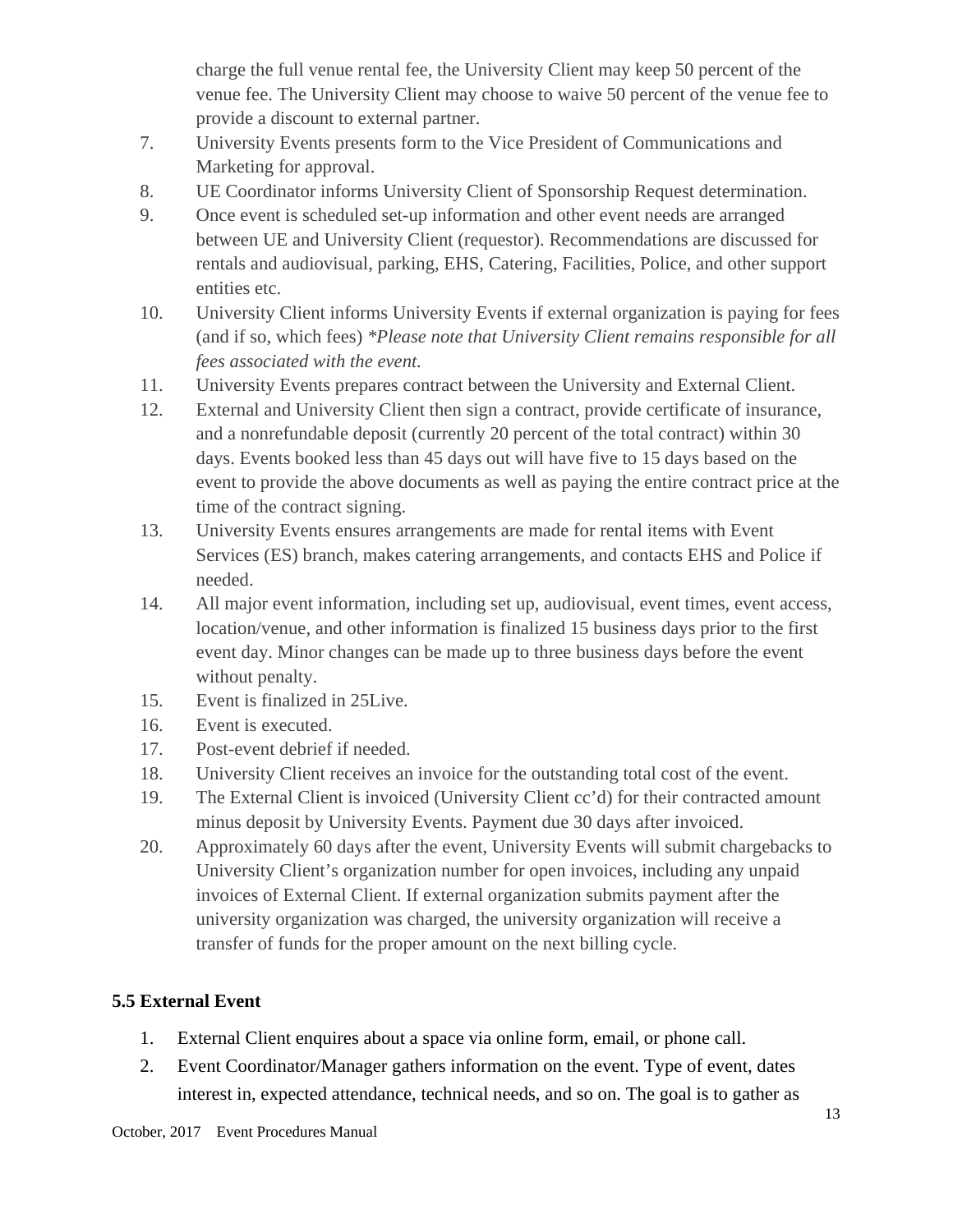much information in order to be able to best assess the event and what spaces on campus would suit the needs of the client's event.

- 3. University Events researches (via 25Live) what spaces and dates are available and shares them with the client.
- 4. At the discretion of the External Booking Manager, the client then completes the online form based on their initial conversation. Email from the client is required so the single point of contact is established.
- 5. External Booking Manager, then books the event in Series 25Live (scheduling software). The event is clearly marked as "Contracting" or "Inquiry" depending on what the status is (are you moving forward with a contract OR will the client be getting back or vice versa).
	- a. If there is a question about whether an event can function logistically based on space needs, activity on campus etc., the booking manager will reach out to the appropriate university resources to discuss the concerns. This is normally Student Centers, Police, Parking, etc. to determine if it is logistically feasible.
	- b. The External Booking Manager informs University Events senior management of any possible issues, concerns, or other items regarding the event. University Events will notify other departments regarding the event if needed.
- 6. Once the reservation is made, a contract is created based on the information provided. The contract estimate clearly states "subject to change" and any/all rates beyond the room rental are included. Then the contract is sent to the client for signature.
	- a. Example: If police are needed, a rough estimate is obtained from Mason Police and Public Safety Department, if University Events is reserving parking and other event services; an estimate is secured from these departments.
- 7. Client returns a signed copy of the contract, a nonrefundable deposit (currently 20 percent of the room rental), and certificate of insurance, including sexual harassment and molestation insurance if minors will be in custodial care of event staff at any point during the event within 30 days of the contract. Events booked less than 30 days out will have five to 15 days based on the event to provide these documents and are pay the full room rate.
- 8. When the signed contract is returned, it is then counter-signed by University Events and/or designee.
- 9. The contract is considered fully executed after all signatures are on the contract. The reservation in 25Live gets updated to a "SET event" and a copy of the signed documents is emailed/mailed to the client.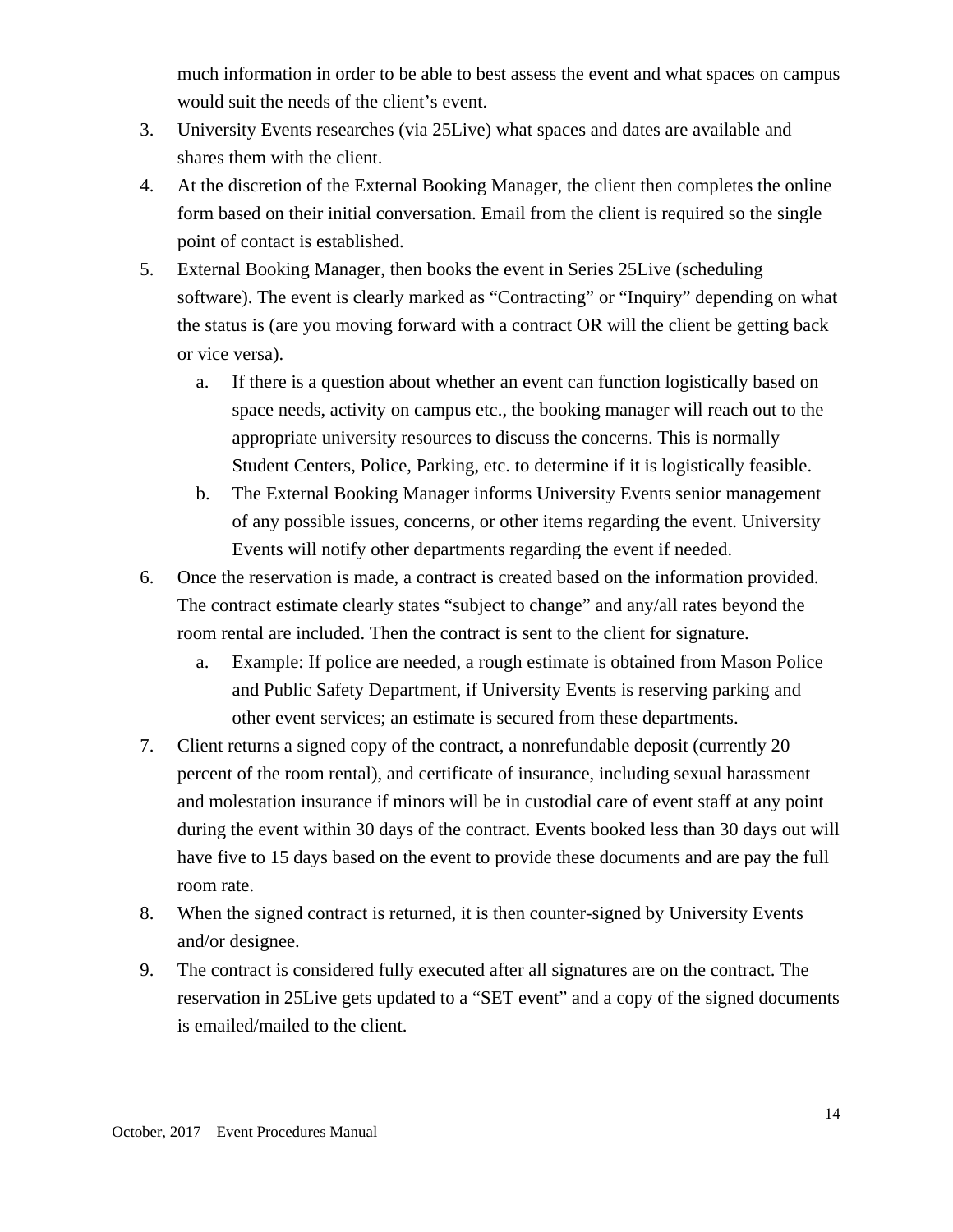- 10. Depending on the nature of the event, at this point University Events reaches out to the various teams on campus that will be instrumental in ensuring the success of the event and meetings/discussions are set.
- 11. The external booking manager coordinates the logistics of the event (as determined within the contract for rentals, audiovisual, parking, EHS, catering, facilities, police, and other support etc.) with the client. This happens from time of booking to approximately 15 days before. By 10 business days out, the final event logistics are finalized (this mainly entails the diagram and room specifications if the event is not managed by University Events).
- 12. Within 30 days after the event, University Events invoices the client. The client must submit payment within 30 days of the date of the invoice.
- 13. Within 30 days of the event, if requested, an event debrief is scheduled with the client.

# **6.0 SPACE USE FEES**

Space use fees are assessed per University Policy 2112: Recharge Rates. Internal Organizations are responsible for all university expenses related to their internal or sponsored event. Payment should be processed through their University Organization Code.

External organizations are responsible for all university expenses related to their event, and must provide a nonrefundable deposit for reserving university space. Whenever feasible, all invoices will be processed through the University Events Office providing the organization one invoice and one payment.

These expenses include, but not limited to, Support Services (e.g., venue rates, Mason Catering, Event Services support, Police, Parking, Facilities Management, and permits).

Rates are set to help offset operational costs. Factors include size, location, maintenance, existing in-house technology, and special capabilities of space. Rates are based upon clearly defined event types with the rate for internal university entities being lower than that for external organizations. Rates are set to encourage events without being cost prohibitive, while at the same time encouraging organizers to book actual space and resources they plan to use so venues are available for other users.

Fees may be assessed for logistical items: late cancellations, no shows, venues damages, late changes in set-up, early opens/late closings, excessive janitorial needs, coordination not taken care of by event organizers, senior staff involvement, or other unplanned recoverable expenses.

# **6.1 Venue Rate Chart**

See Appendix B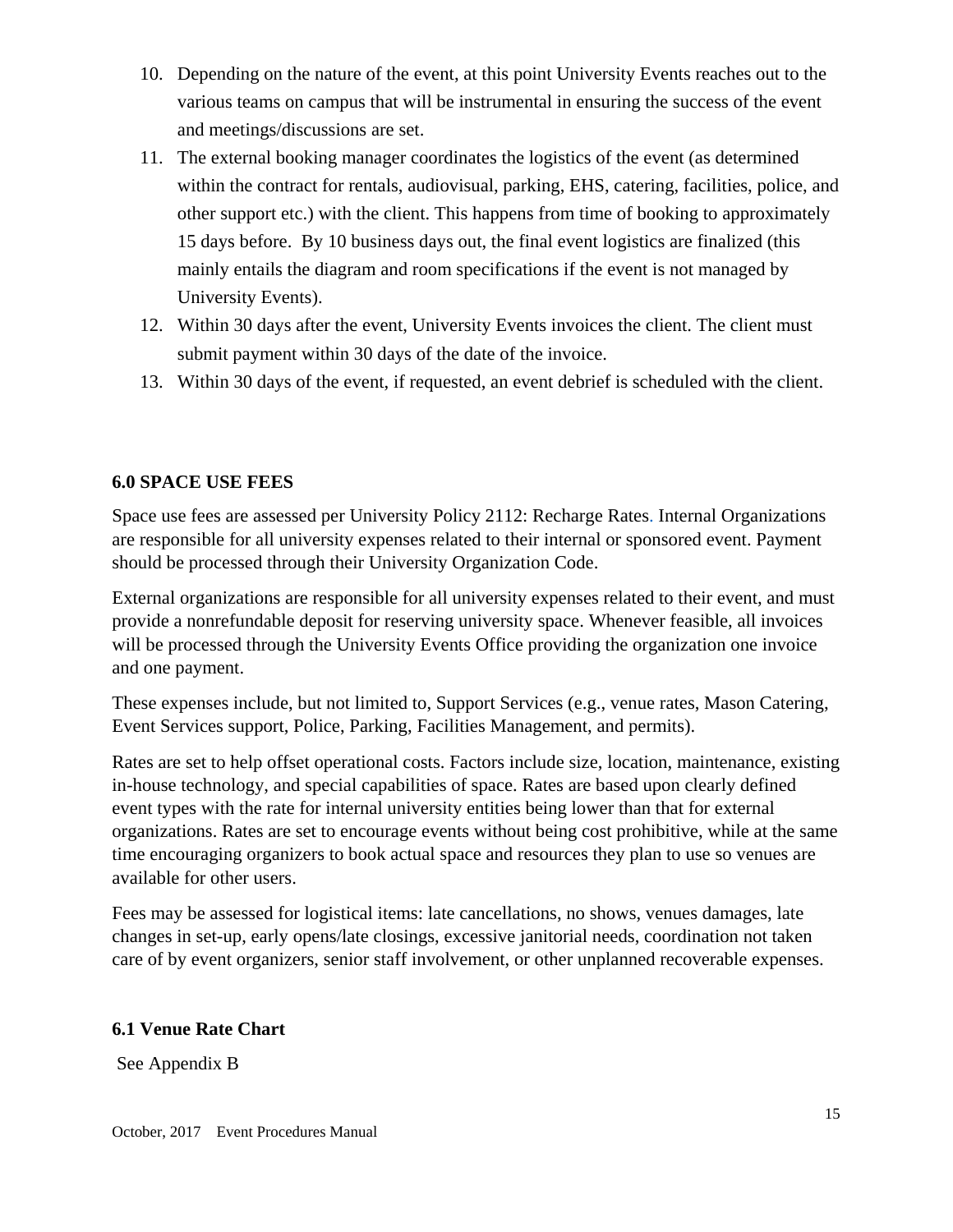# **7.0 EVENT LOGISTICS**

University Events will oversee the coordination of event logistics and determine if the event requires review by the Events Logistics and Impact Group. The Emergencies Operations Group will be notified on a case-by-case basis.

# **7.1 Programs, Events and Camps**

Programs, events, and camps (PEC) involve additional complications, coordination needs and risk. Internal, External, or Sponsored Organizations offering PECs will be subject to additional risk mitigation requirements including background checks for PECs serving minors, and post PEC audits meant to ensure all university and Commonwealth of Virginia policies and procedures have been followed.

Additional requirements and resources can be found on the Risk Management and Auxiliary Enterprises websites found here:

risk.gmu.edu/advisories/camps-and-enrichment-program/ shopmason.gmu.edu/camps-landing-page/

# **7.2 Events Involving Minors**

Events involving minors must adhere to University Policy 1138: Minors on Campus. Employees, students, and third-party organizations may be subject to background investigations in accordance with University Policy 2221: Background Investigations if minors will be the sole custody of an adult while on university property.

# **7.3 Cancellations**

Space that has been scheduled will be released six months prior to scheduled activity if the organization is not able to adequately provide required information regarding their event. Organizations who determine that they no longer require reserved space must inform University Events that they can release the space. An organization cannot transfer their reservation to another organization. Failure for any group to notify University Events, regardless of the classification of the event, will be charged a cancellation fee if the cancellation is not done in a timely manner.

# **7.4 Catering**

George Mason University provides full service catering though a contract with Mason Catering by Sodexo. If external catering services are desired, services must be provided by a caterer on the approved caterers list located on the Auxiliary Enterprises' website.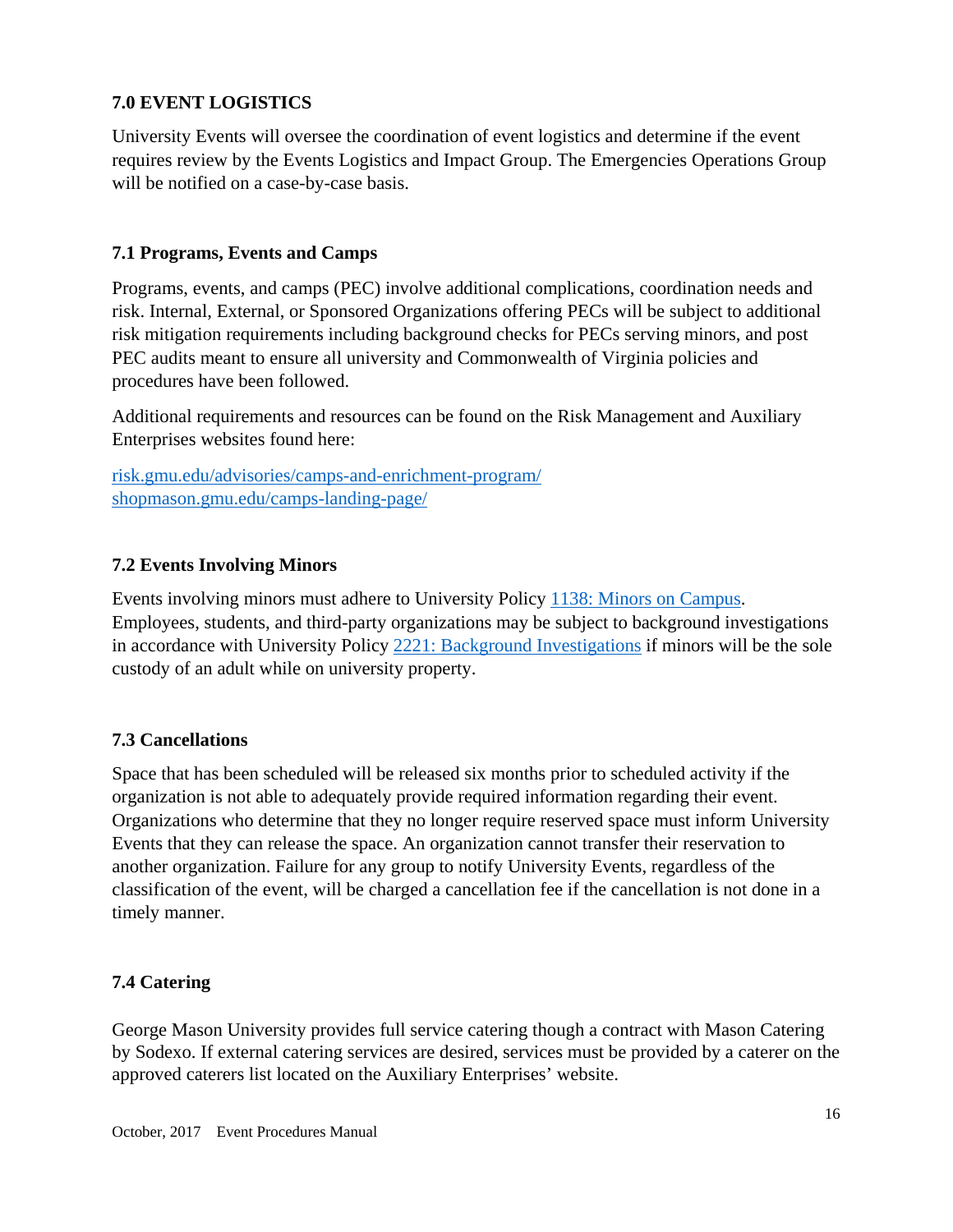#### **7.5 Insurance Requirements**

All external vendors are subject to university insurance requirements. See risk.gmu.edu.

#### **7.6 Kiosks, Banners, and Easels**

Kiosks, banners, and easel reservations will be booked and treated like other space reservations. When clients wish to use services like kiosks, banners, donation boxes, and so on, these reservations will be scheduled in 25Live. Clients will be billed associated fees for these reservations.

#### **8.0 OUTDOOR EVENTS**

Events held outdoors are subject to the following additional requirements:

#### **8.1 Amplified Sound**

1128 Amplified Sound Policy

#### **8.2 Environmental Health and Safety**

Tents, stages, amusement devices, bonfire, fireworks, and pyrotechnics require additional permits. University Events will work with the event organization and EHS for events that present safety concerns or additional permitting.

#### **8.2.1 Tents and Staging**

University Events, Event Services, and EHS will work to obtain annual permits for commonlyused staging configurations throughout the university. Tents cannot receive an annual permit. University Events, Event Services, and EHS will help develop university locations suitable for staging and tenting.

#### **8.3 Inclement Weather Procedures**

2207 Inclement Weather Policy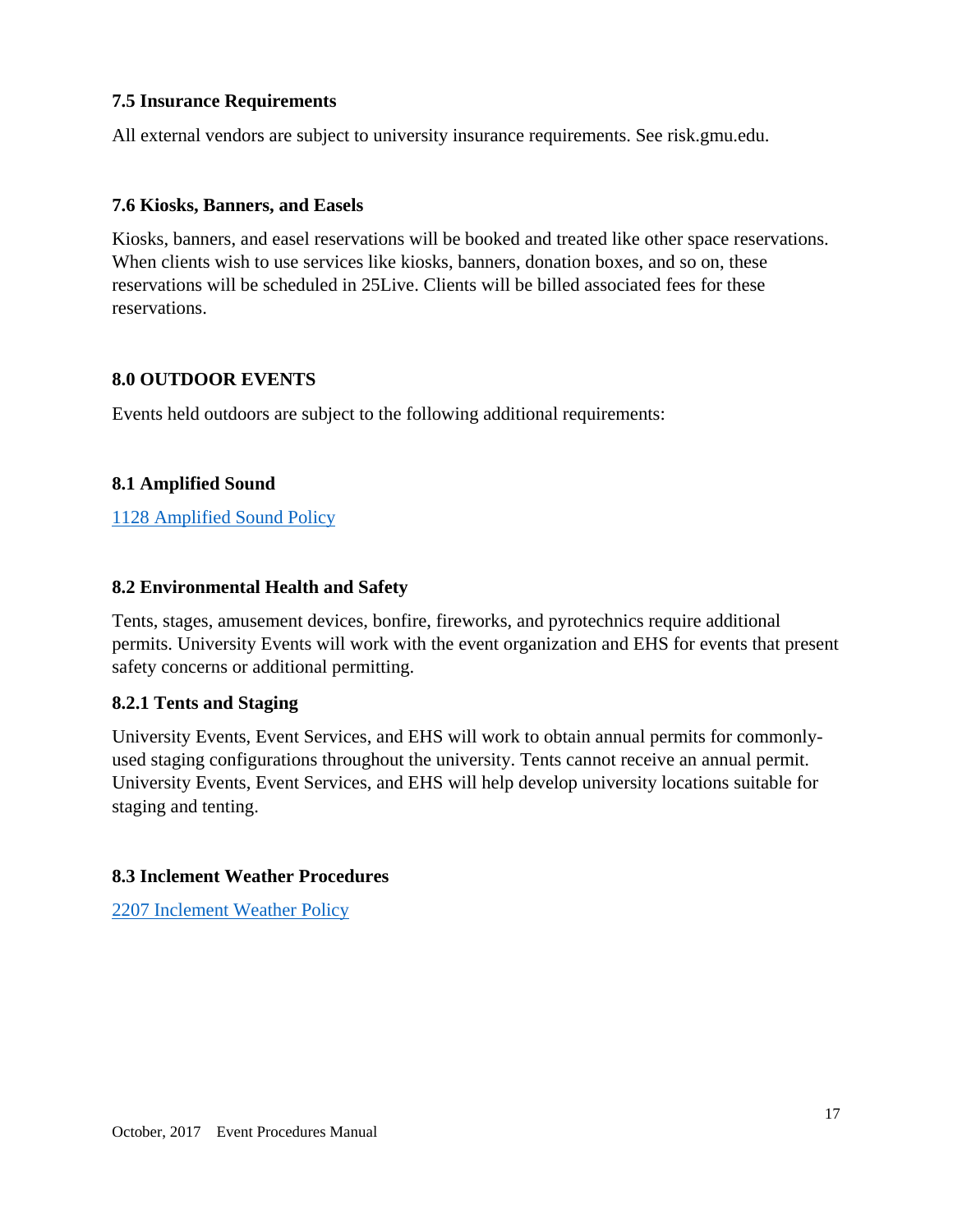# **Appendix A: Special Use Spaces**

**Special Use Space:** Certain spaces/venues will be deemed special use spaces due to their uniqueness of operation. Special use space is subject to the approval of the special use space facility manager. University Events will maintain the list of Special Use Spaces. The Events Logistics and Impact Group will recommend changes to list with to the Executive Council. These spaces are:

- Athletic and Recreational Spaces
- Center for the Arts
- Dining Spaces
- EagleBank Arena
- Freedom Aquatic and Fitness Center
- Housing and Residence Life Spaces
- Hylton Performing Arts Center
- Parking Lots
- Smithsonian-Mason School of Conservation
- The MIX@Fenwick
- Departmental Conference Rooms (with maximum capacity of 30 or less)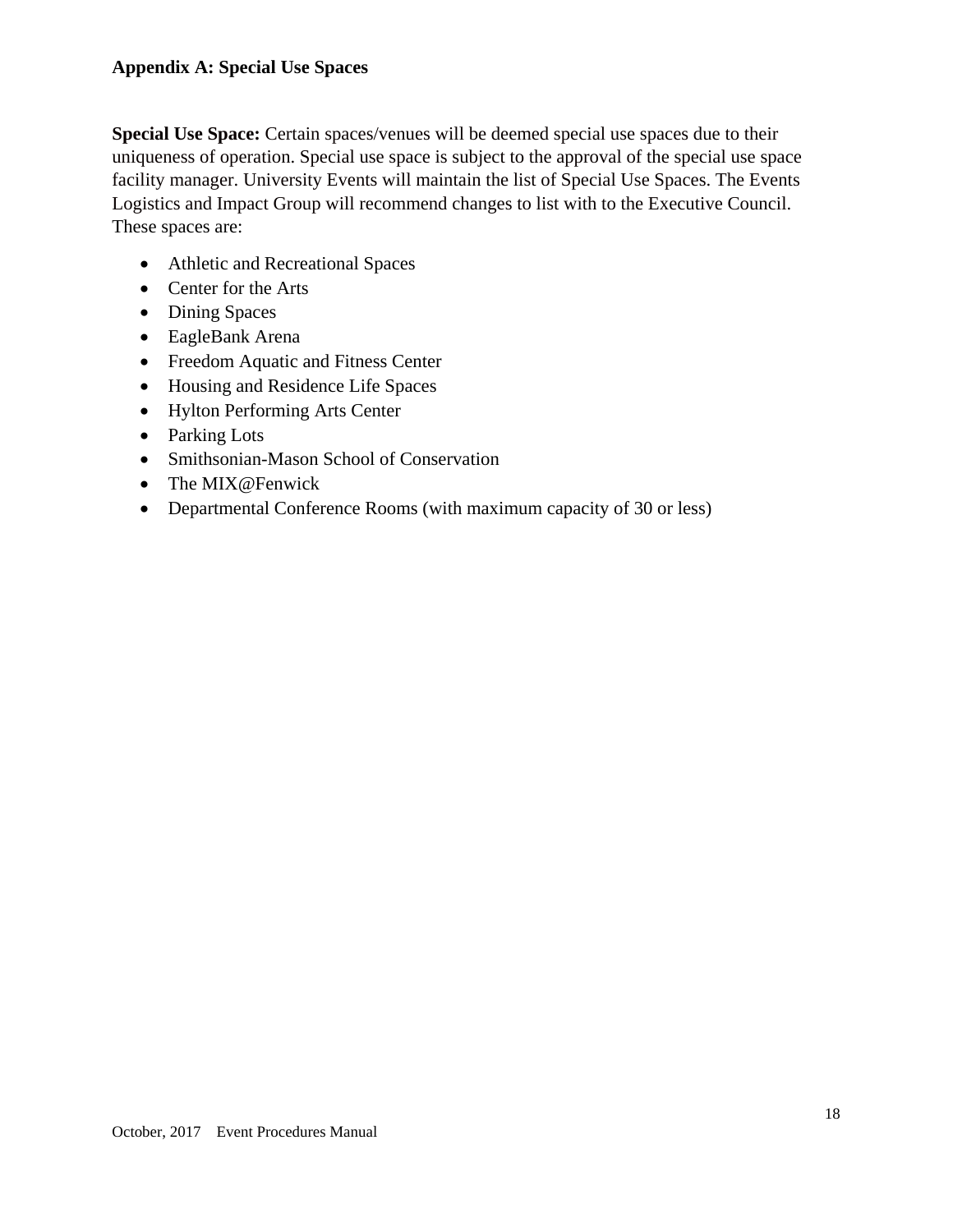# INDOOR VENUE RATES

| <b>Space Name</b>              | SQ FT | <b>External</b> | <b>Internal</b> | <b>Sponsored</b> |
|--------------------------------|-------|-----------------|-----------------|------------------|
| <b>Fairfax Campus</b>          |       |                 |                 |                  |
| <b>HUB BALLROOM</b>            | 6903  | \$1,581         | \$0             | \$791            |
| <b>HUB BALLROOM BACK</b>       | 1696  | \$399           | \$0             | \$200            |
| HUB BALLROOM FRONT             | 3724  | \$791           | \$0             | \$396            |
| HUB BALLROOM FRONT & MIDDLE    | 5207  | \$1,190         | \$0             | \$595            |
| HUB BALLROOM LOBBY             | 2565  | \$159           | \$0             | \$80             |
| HUB BALLROOM MIDDLE            | 1483  | \$399           | \$0             | \$200            |
| HUB BALLROOM MIDDLE & BACK     | 3179  | \$791           | \$0             | \$396            |
| HUB ROOM 1                     | 540   | \$159           | \$0             | \$80             |
| HUB ROOM 1 & 2                 | 1069  | \$316           | \$0             | \$158            |
| HUB ROOM 2                     | 529   | \$159           | \$0             | \$80             |
| HUB ROOM 3                     | 593   | \$159           | \$0             | \$80             |
| HUB ROOM 3 & 4                 | 1127  | \$316           | \$0             | \$158            |
| <b>HUB ROOM 3-4-5</b>          | 1675  | \$475           | \$0             | \$238            |
| HUB ROOM 4                     | 534   | \$159           | \$0             | \$80             |
| HUB ROOM 4 & 5                 | 1082  | \$316           | \$0             | \$158            |
| HUB ROOM 5                     | 548   | \$159           | \$0             | \$80             |
| HUB VIP 1                      | 415   | \$173           | \$0             | \$87             |
| HUB VIP 2                      | 725   | \$173           | \$0             | \$87             |
| HUB VIP 3                      | 300   | \$145           | \$0             | \$73             |
|                                |       |                 |                 |                  |
| <b>HUB CORNER POCKET</b>       |       |                 |                 |                  |
| -Corner Pocket (Before 6 p.m.) | 4824  | \$200           | \$50            | \$100            |
| -Corner Pocket (After 6 p.m.)  | 4824  | \$260           | \$65            | \$130            |
| HUB SIDE POCKET STAGE          | 1886  | \$120           | \$30            | \$60             |
|                                |       |                 |                 |                  |
| JC 234                         | 238   | \$100           | \$0             | \$50             |
| <b>JC 239A</b>                 | 744   | \$200           | \$0             | \$100            |
| JC 243                         | 178   | \$100           | \$0             | \$50             |
| JC 244                         | 174   | \$100           | \$0             | \$50             |
| JC 2ND FL NE LOUNGE            | 578   | \$200           | \$0             | \$100            |
| JC 2ND FL NW LOUNGE            | 578   | \$200           | \$0             | \$100            |
| JC 2ND FL WEST LOUNGE          | 1398  | \$200           | \$0             | \$100            |
| JC 3RD FL EAST LOUNGE          | 1158  | \$200           | \$0             | \$100            |
| JC 3RD FL WEST LOUNGE          | 1158  | \$200           | \$0             | \$100            |
| JC 3rd FL NW LOUNGE            | 593   | \$200           | \$0             | \$100            |
| <b>JC ATRIUM</b>               | 5654  | \$3,163         | \$0             | \$1,582          |
| <b>JC BISTRO</b>               | 5065  | \$750           | \$0             | \$375            |
| JC CINEMA + CINEMA LOBBY       | 3491  | \$1,265         | \$0             | \$633            |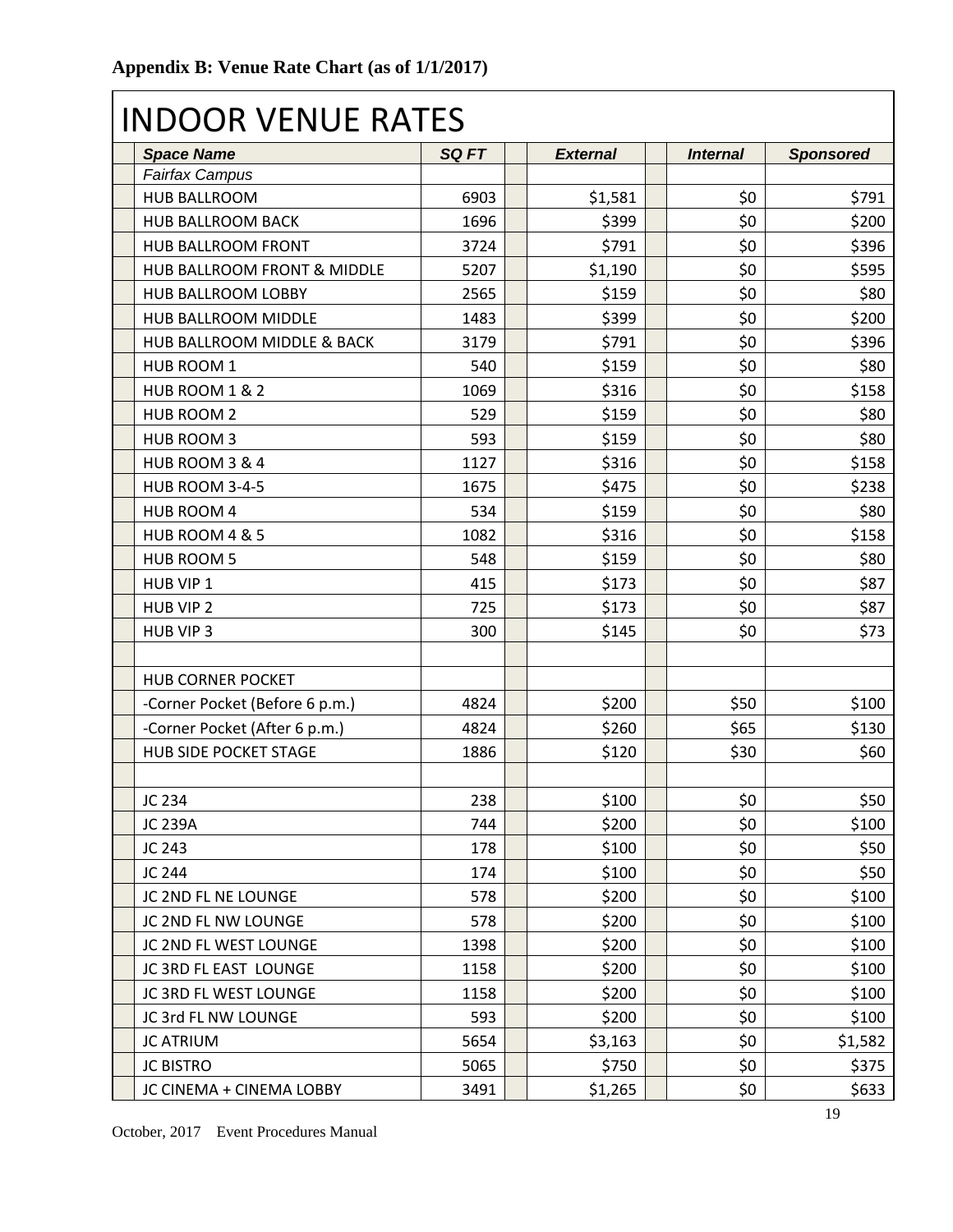| JC DEWBERRY                  | 10028    | \$2,373 | \$0 | \$1,187 |
|------------------------------|----------|---------|-----|---------|
| <b>JC DEWBERRY LOBBY</b>     | 6440     | \$316   | \$0 | \$158   |
| <b>JC DEWBERRY NORTH</b>     | 5014     | \$1,201 | \$0 | \$601   |
| JC DEWBERRY PRE-FUNCT HALL   | 2101     | \$316   | \$0 | \$158   |
| <b>JC DEWBERRY SOUTH</b>     | 5014     | \$1,201 | \$0 | \$601   |
| JC G34-DANCE STUDIO          | 2007     | \$633   | \$0 | \$317   |
| <b>JC GEORGES</b>            | 321      | \$950   | \$0 | \$475   |
| JC GOLD RM                   | 902      | \$200   | \$0 | \$100   |
| JC ROOM A                    | 919      | \$200   | \$0 | \$100   |
| <b>JC ROOM B</b>             | 793      | \$200   | \$0 | \$100   |
| JC ROOM C                    | 894      | \$200   | \$0 | \$100   |
| JC ROOM D                    | 899      | \$200   | \$0 | \$100   |
| <b>JC ROOM E</b>             | 937      | \$200   | \$0 | \$100   |
| JC ROOM F                    | 967      | \$200   | \$0 | \$100   |
| <b>JC ROOM G</b>             | 966      | \$200   | \$0 | \$100   |
| SUB <sub>13</sub> A          | 525      | \$159   | \$0 | \$80    |
| SUB <sub>13</sub> B          | 1033     | \$159   | \$0 | \$80    |
| <b>SUB I East Lounge</b>     | 396      | \$145   | \$0 | \$73    |
| <b>SUB I PATRIOTS LOUNGE</b> | 4004     | \$145   | \$0 | \$73    |
| <b>SUB I RATHSKELLER</b>     | 2403     |         |     |         |
| <b>MERTEN 1201</b>           | 2215     | \$1,000 | \$0 | \$500   |
| <b>MERTEN 1202</b>           | 933      | \$500   | \$0 | \$250   |
| <b>MERTEN 1203</b>           | 924      | \$500   | \$0 | \$250   |
| MERTEN 1204                  | 1189     | \$500   | \$0 | \$250   |
| MERTEN 2500                  | 494      | \$145   | \$0 | \$73    |
| MERTEN 3300                  | 659      | \$145   | \$0 | \$73    |
| <b>MERTEN 3005</b>           | 186      | \$100   | \$0 | \$50    |
| <b>MERTEN Lobby</b>          | 783      | \$680   | \$0 | \$340   |
| RESEARCH 163 and Lobby       | 1649/688 | \$1,000 | \$0 | \$500   |
| RESEARCH 161                 | 500      | \$173   | \$0 | \$87    |
| RESEARCH 162                 | 551      | \$173   | \$0 | \$87    |
| <b>RESEARCH 91</b>           | 287      | \$145   | \$0 | \$73    |
| <b>RESEARCH 92</b>           | 343      | \$145   | \$0 | \$73    |
| RESEARCH 301                 | 489      | \$100   | \$0 | \$50    |
| <b>RESEARCH 302</b>          | 457      | \$100   | \$0 | \$50    |
|                              |          |         |     |         |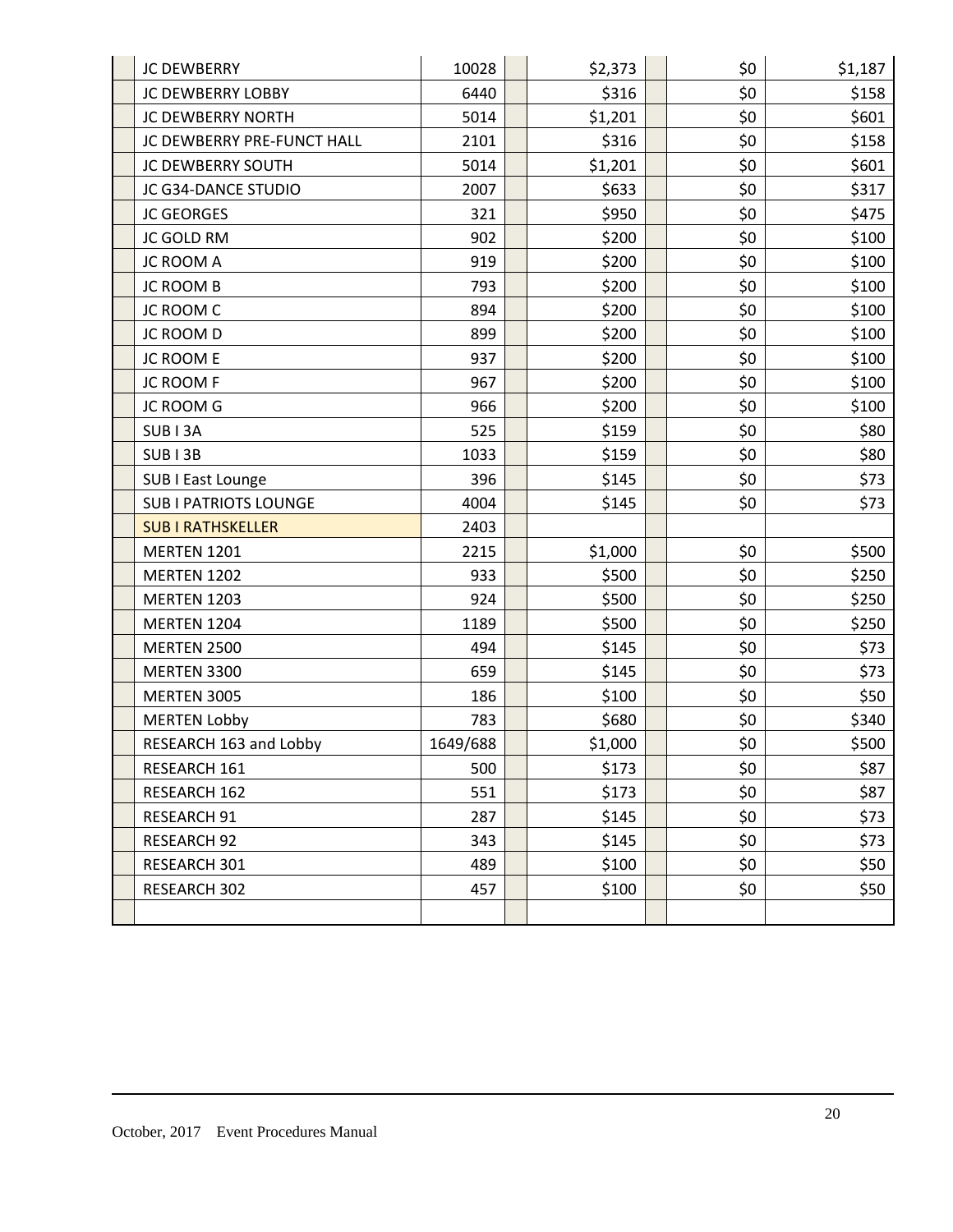| <b>FAIRFAX OUTDOOR VENUE RATES</b> |              |  |                 |  |                        |                  |  |
|------------------------------------|--------------|--|-----------------|--|------------------------|------------------|--|
| <b>Space Name</b>                  | <b>SQ FT</b> |  | <b>External</b> |  | <i><b>Internal</b></i> | <b>Sponsored</b> |  |
| <b>Fairfax Campus</b>              |              |  |                 |  |                        |                  |  |
| HUB CORNER POCKET PATIO            | ???          |  | \$120           |  | \$30                   | \$60             |  |
| <b>JC WILKINS PLAZA</b>            | 21000        |  | \$1,581         |  | \$0                    | \$791            |  |
| JC WILKINS PLAZA CLOCK             | 10500        |  |                 |  | \$0                    | \$0              |  |
| JC WILKINS PLAZA STATUE            | 10500        |  |                 |  | \$0                    | \$0              |  |
| <b>JC SOUTH PLAZA</b>              | 10740        |  | \$949           |  | \$0                    | \$475            |  |
| <b>SOUTHSIDE PLAZA</b>             | ????         |  | \$950           |  | \$0                    | \$475            |  |
| <b>STARBUCKS PATIO</b>             | ????         |  |                 |  | \$0                    | \$0              |  |
| <b>SUB I PATIO</b>                 | ???          |  | \$500           |  | \$0                    | \$250            |  |
| SUB I QUAD                         | 24000        |  | \$1,581         |  | \$0                    | \$791            |  |